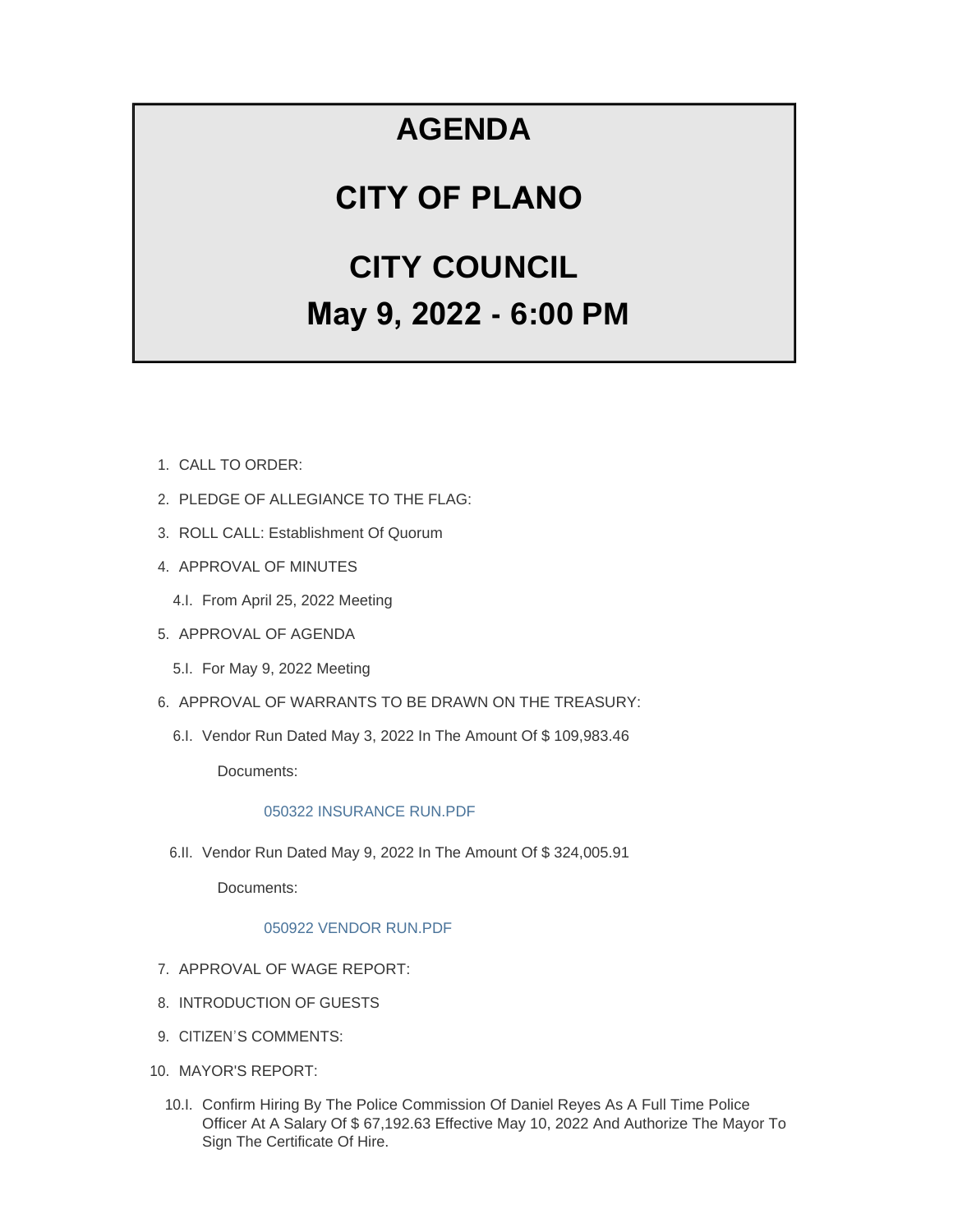Documents:

#### CERT OF HIRE PDF

- 10.II. Attorney Thomas To Swear In The New Officer
- 11. CITY ATTORNEY'S REPORT: William Thomas
	- 11.I. Resolution Approving And Authorizing An Agreement With Gjovik

Documents:

#### [RES GJOVIK FORD 5-9-2022.PDF](https://www.cityofplanoil.com/AgendaCenter/ViewFile/Item/8971?fileID=2508)

- CITY CLERK'S REPORT: Kathleen Miller 12.
- CITY TREASURER'S REPORT: Zoila Gomez 13.
	- 13.I. Annual Report By Treasurer For Police Pension Fund Monies Collected And Expended For FY '22

Documents:

#### [POLICE PENSION ANNUAL TREASURER REPORT 043022.PDF](https://www.cityofplanoil.com/AgendaCenter/ViewFile/Item/8972?fileID=2509)

- 13.II. Notification Of The Police Pension Fund Transfer Date
- 13.III. The Mayor, Ron And Zoila Will Be Attending The Required Pension Fund Training May 11-13, 2022
- 13.IV. Lauterbach And Amen Will Be Conducting Preliminary Audit Work May 10, 2022
- 14. POLICE CHIEF'S REPORT: Jonathan Whowell
- 15. DIRECTOR OF PUBLIC WORKS/CITY ENGINEER: D. Boyer, K. Tisberger, J. Beyer
- 16. INTERIM DIRECTOR OF BUILDING, PLANNING & ZONING: Jeff Sobotka
	- 16.I. Approve Hiring Gary Jacobs As A Full Time Property Maintenance/Building Inspector At \$ 34.00 Per Hour And A Start Date Of May 10, 2022

Documents:

#### [NEW HIRE BPZ.PDF](https://www.cityofplanoil.com/AgendaCenter/ViewFile/Item/9019?fileID=2526)

- 17. COMMITTEE REPORTS
- 18. ADMINISTRATIVE/HEALTH & SAFETY: Chairman: Alderman Mulliner Committee: Aldermen Eaton, Swoboda, Williams
- BUILDINGS, GROUNDS, ZONING: Chairman: Alderman DeBolt 19. Committee: Aldermen Mulliner, Swoboda, Fawver
- 20. COMMUNITY DEVELOPMENT: Chairman: Alderman Fawver Committee: Aldermen Eaton, Mulliner, Nadeau, Swoboda
- FINANCE: Alderman Swoboda 21. Committee: Aldermen Fawver, Johns, Eaton, DeBolt
- PARKS: Alderman Johns 22.